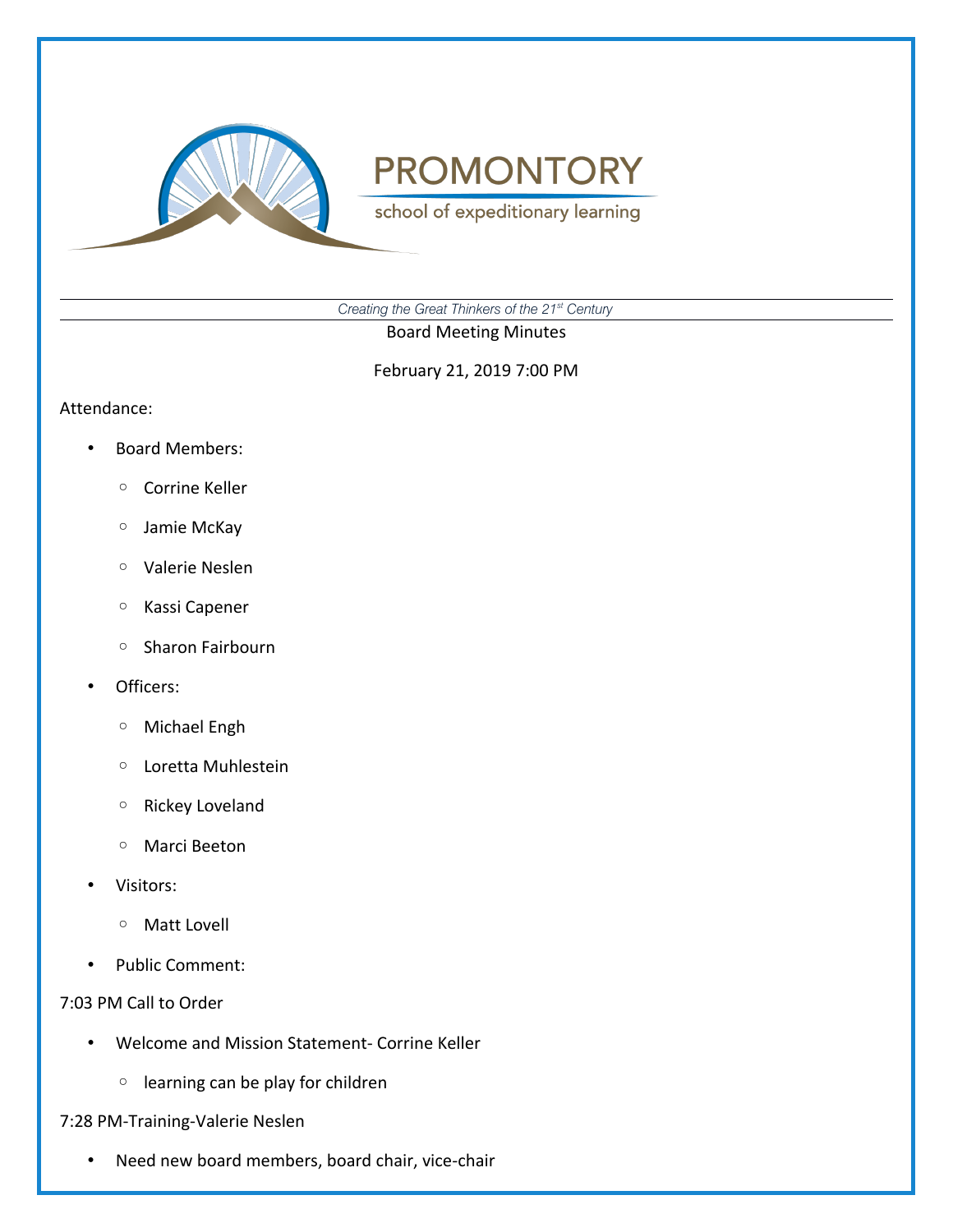

school of expeditionary learning

*Creating the Great Thinkers of the 21st Century*

- Reviewed Governing Board bylaws
- Governing Board Training
	- Board member position overview
	- Committees Overview- Reviewing committees and their members

### 7:10 PM- Minutes

- **ACTION:** October 25, 2018 board meeting minutes. Kassi motions to approve the October 25, 2018 minutes. Sharon seconds the motion. Passes unanimously. Valerie abstains
- **ACTION:** January 17, 2019 board meeting minutes. **Tabled until March**

## 7:27 PM- Public Comment

• No Public Comment

### 8:26 PM-Business Items

- **Policies** 
	- Under action items
	- Michael and Rickie training for policy officers
	- Field work and Overnight policy to be reviewed at March board meeting
- Spring Retreat Date
	- At Heather's House
	- March 22- 9am-1pm
- Registration Paperwork
	- Sharon; going digital- simplified, nothing was removed (except dental or doctor), few things were moved
	- no board vote required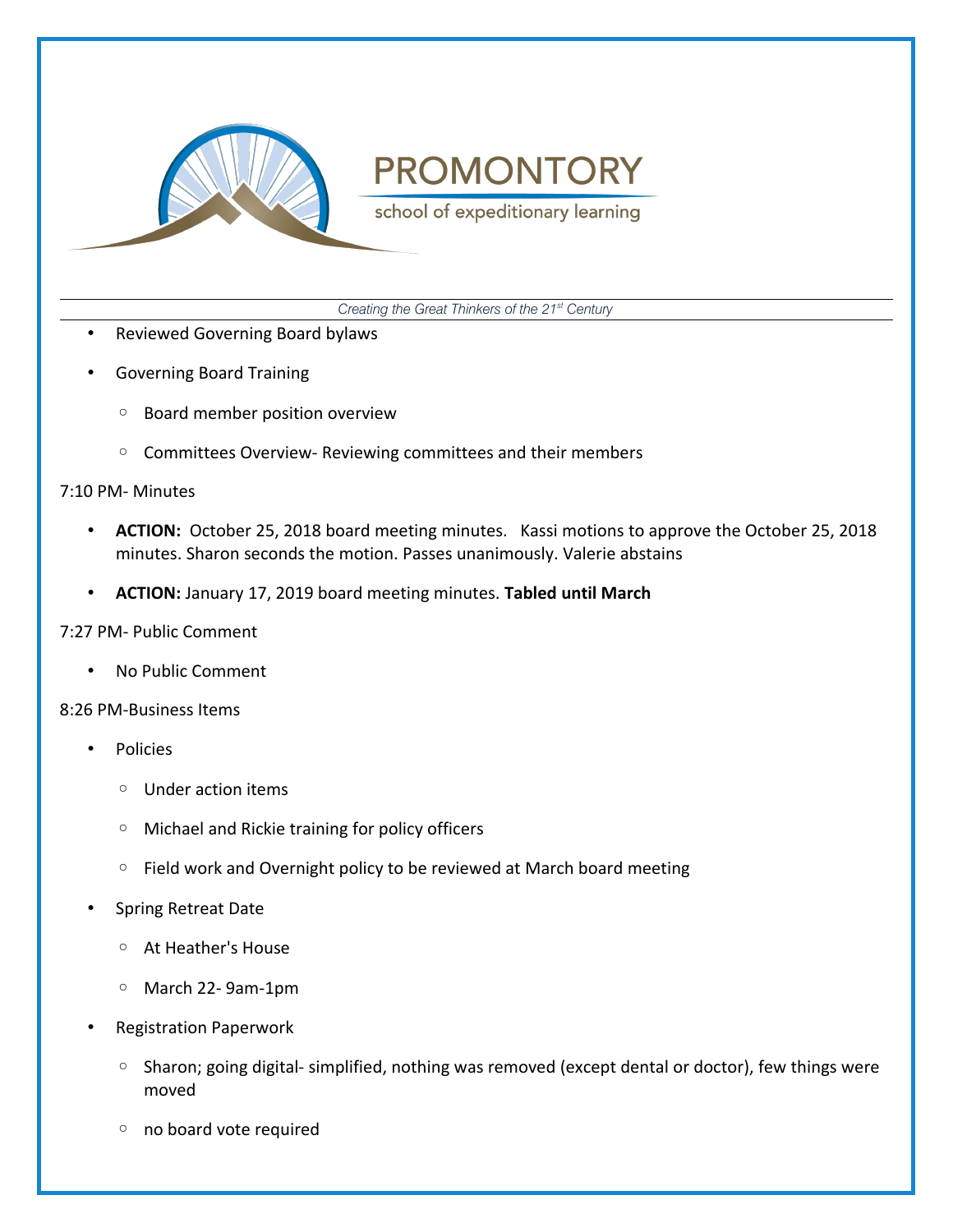

school of expeditionary learning

*Creating the Great Thinkers of the 21st Century*

### 7:11 PM- Finance

- Budget Review- Matt
- Kassi- Audit committee (Kassi, Corrine & Valerie) Eide Bailly as our auditor to continue for the next year.

### 8:34 PM Action Items

- **ACTION:** Polices
	- (Revised Parent & Family Engagement Letter) NEW NAME- School Title 1 Parent & Family Engagement Policy
		- Kassi motions to approve the School Title 1 Parent & Family Engagement Policy. Sharon seconds the motion. Passes unanimously.
	- School-Student-Family Compact- NO VOTE REQUIRED
	- Promontory PPP
		- Sharon motions to approve the changes to the Promontory PPP as presented by our director and special ed teacher. Kassi seconds the motion. Passes unanimously.
- **ACTION:** Calendar
	- Sharon motions to approve the changes to the board meeting and move the August board meeting to the  $22^{nd}$  and the January board meeting moved to the  $23^{rd}$ . Kassi seconds the motion. Passes unanimously.
- **ACTION:** Library- Blues for Books Fundraiser
	- Sharon approves the library Blues for Books Fundraiser. Kassi seconds the motion. Passes unanimously.
- **ACTION:** Lottery
	- nothing to vote on

9:01 PM- Director Report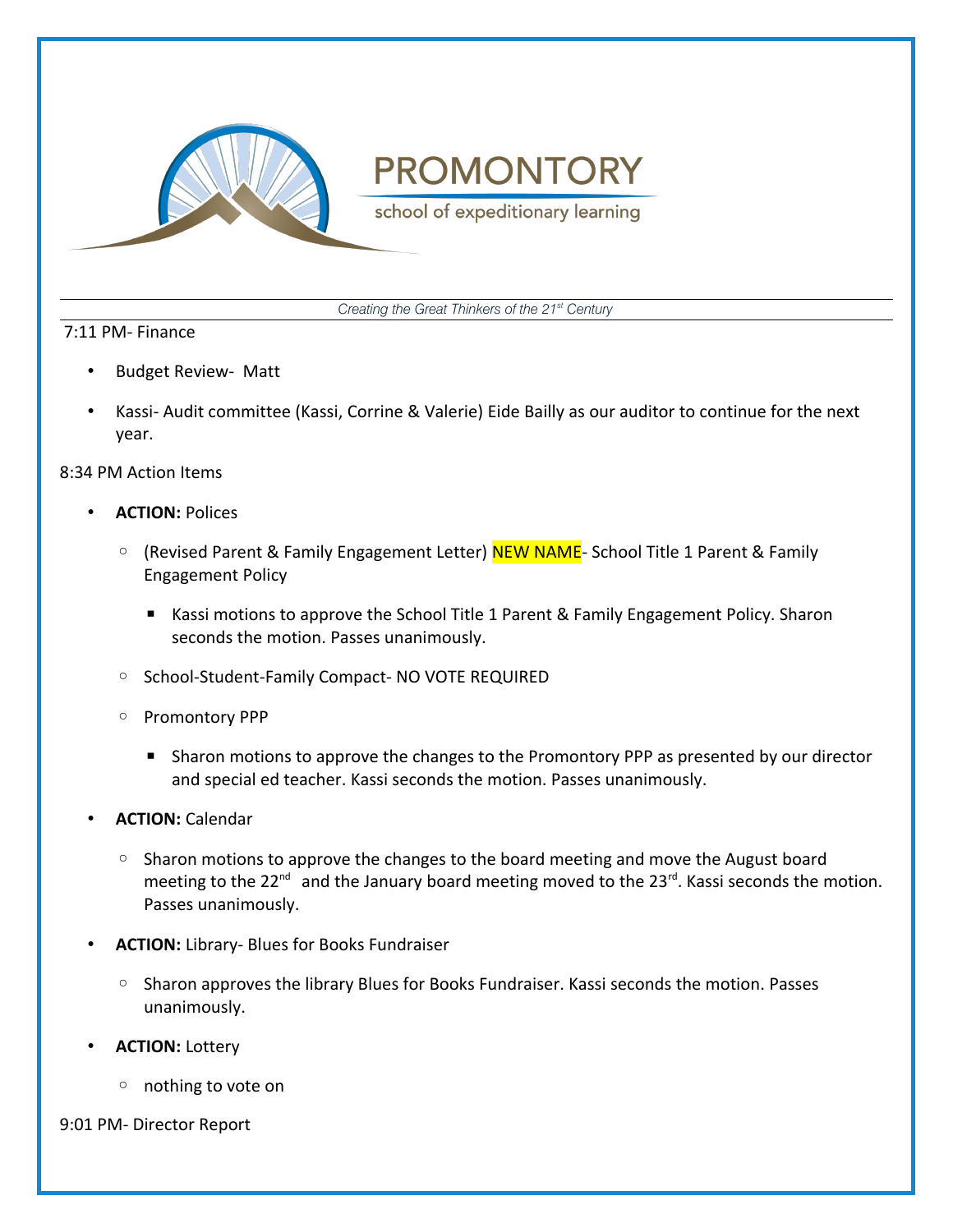

school of expeditionary learning

*Creating the Great Thinkers of the 21st Century*

- Staffing Update
	- We are seeking a new middle school aide in the science classroom
	- Tracy is moving into a reduced part-time role
- Enrollment-Current
	- We are at 441, down from 445
- Achievement:
	- We are finishing MOY DIBELS (middle of the year Dynamic Indicator of Basic Early Literacy Skills)
	- Jen Wood-Regional Director & Erica Neilson-Senior Director of Schools
		- Visit to Promontory
		- Very Impressed
		- We will submit an application for eligibility in November.
	- Charter on the Hill Day (or whatever it's called)
		- "We saw Mr. Wallis!"
		- Me: Did you see the Governor?
		- "Who? Oh. Yeah."
- Professional Development:
	- Text Complexity- How to rate the level and types of complexity in tests we use with students
	- PD on using data with students (how to use *mastery connect* evidence and other data in data inquiry team meetings)
	- Quality Work Protocol
	- Mid-Year Review (check-in with EL about work plan goals)
- Public Relations